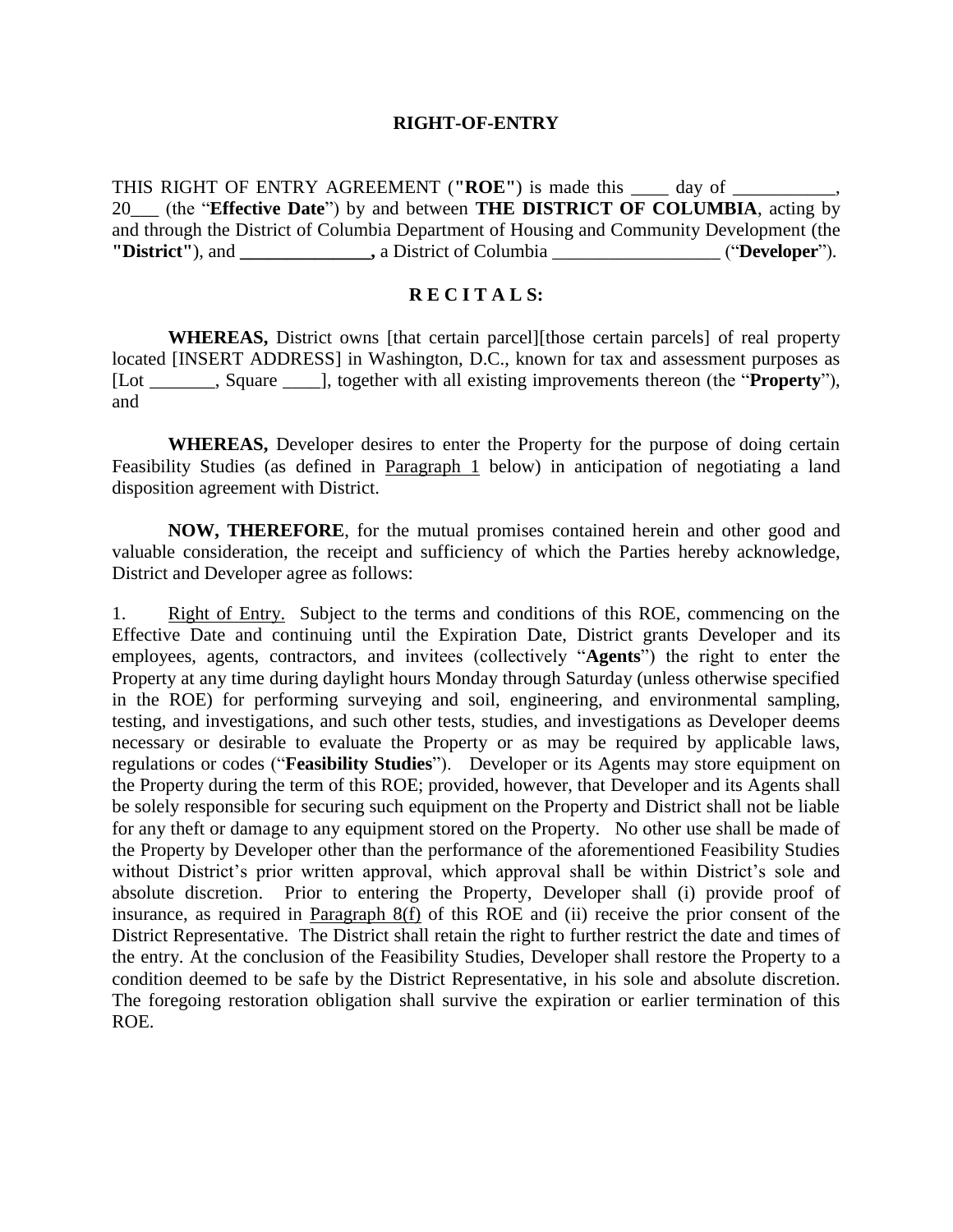2. Expiration; Termination. This ROE shall automatically expire (without further action by District), on the earlier of: (i) the effective date of the fully executed Property Disposition Agreement, or (ii) days after the Effective Date ("**Expiration Date**"), unless extended in writing by District and Developer. Notwithstanding the foregoing, District may revoke this ROE at any time by notice delivered to Developer at the address set forth in Paragraph 3 of this ROE.

### 3. Notices.

A. Notices from Developer concerning entries upon the Property by Developer and its Agents, and coordination of scheduling, as provided for in Paragraph 1, shall be given to or made to District at:

> Department of Housing and Community Development 1800 Martin Luther King, Jr. Ave., SE Washington, D.C. 20020 Telephone: (202) 442-7285 Facsimile: (202) 645-6727 Attention: Thomas Stanback, Manager

District hereby designates Mr. Stanley L. Fields, Sr. as the "**District Representative**" and covenants that such representative, or an alternate designated in writing to Developer, shall make reasonable efforts to be available to allow Developer entry onto the Property pursuant to and for the purposes outlined in Paragraph 1.

B. All other notices and communications under this ROE shall be in writing and shall be deemed duly given (a) upon delivery, if delivered by prepaid reputable delivery service (with signed receipt), or by postage paid, certified (return receipt requested) or overnight U.S. mail, or (b) upon receipt, if sent by facsimile transmission, with electronic verification, or (c) upon refusal, if delivery is attempted by a means provided in (a). Notices shall be sent:

| If to District: | District of Columbia Department Housing and Community                |
|-----------------|----------------------------------------------------------------------|
|                 | Development                                                          |
|                 | 1800 Martin Luther King, Jr. Ave., SE                                |
|                 | Washington, D.C. 20020                                               |
|                 | Attention: Thomas Stanback, Manager                                  |
|                 | Facsimile: (202) 645-6727                                            |
| with a copy to: | District of Columbia Department Housing and Community<br>Development |
|                 | Office of the General Counsel                                        |
|                 | 1800 Martin Luther King, Jr. Ave., SE                                |
|                 | Washington, D.C. 20020                                               |
|                 | <b>Attention: General Counsel</b>                                    |
|                 | Facsimile: $(202)$                                                   |
|                 |                                                                      |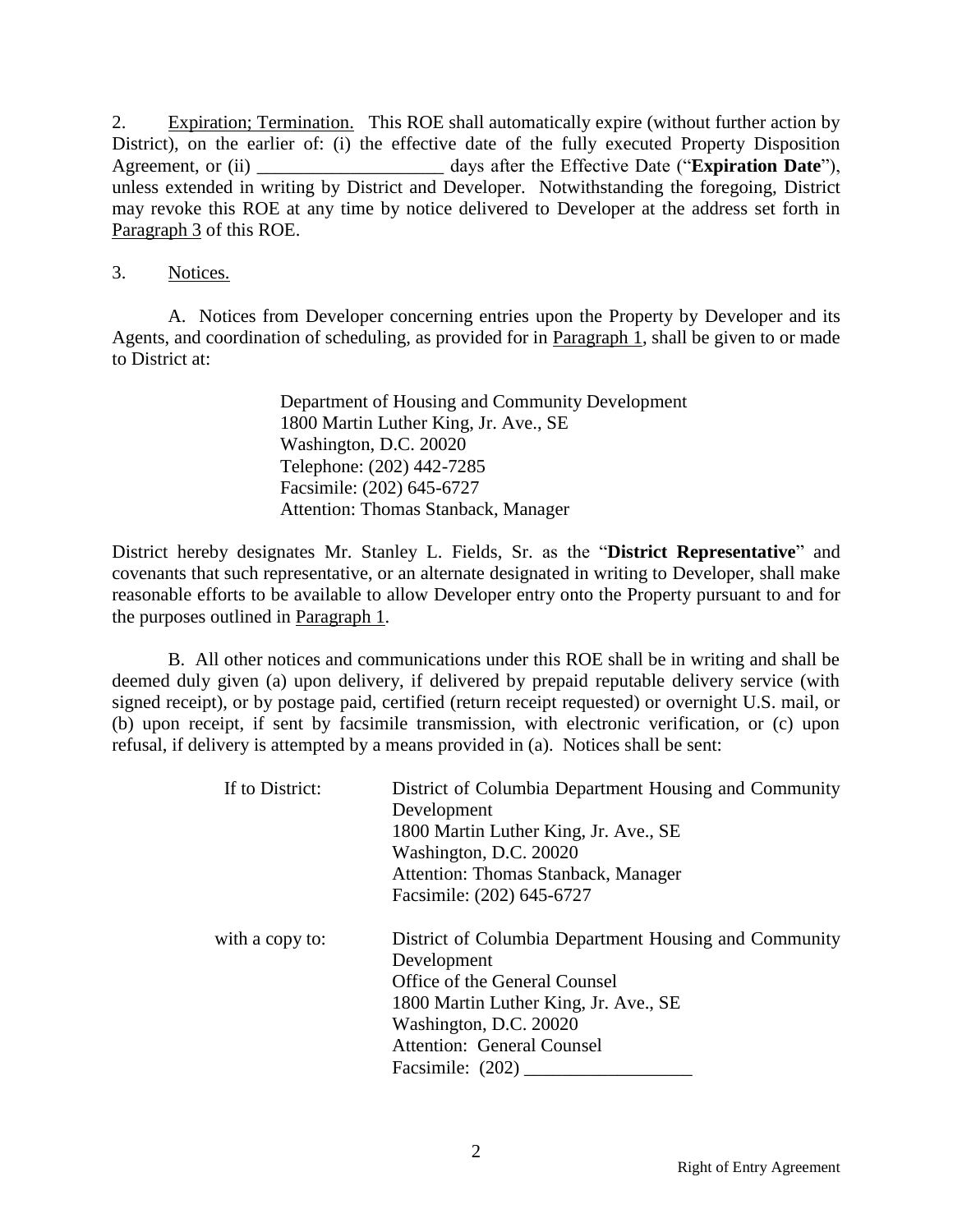| If to Developer: |  |
|------------------|--|
|                  |  |
| With a copy to:  |  |
|                  |  |
|                  |  |

Each Party shall be responsible for notifying the other as to any change in its address or facsimile number.

4. Reports. Developer shall promptly provide written notification to District of the results of the Feasibility Studies and any other investigation of the Property and shall provide District with copies of all sampling results and any written summaries, reports, or evaluations of such results. District makes no representations or warranties as to the presence or absence of Hazardous Materials (defined hereinafter) in or on the Property. This provision shall survive the expiration or earlier termination of this ROE.

5. Removal of Equipment. At the expiration or termination of this ROE, Developer shall remove all tools, equipment, and other personal property from the Property at its sole cost. This provision shall survive the expiration or earlier termination of this ROE.

6. Security. Developer shall provide and adequately maintain any barricades, fences, signs, lanterns and other suitable devices as deemed necessary by OSHA for employee and public safety with respect to the Feasibility Studies performed hereunder. Developer shall maintain the security of each of its work sites on the Property to the reasonable satisfaction of District during the entire period of entry under this ROE. In the conduct of work undertaken herein, Developer shall exercise all normal and reasonable safety precautions and shall maintain all work areas on the Property in a clean and presentable manner. Developer shall use commercially reasonable efforts to secure the Property at all times during the Feasibility Studies and upon termination or expiration of this ROE. Developer shall be solely responsible for insuring that only Developer and its contractors have access to the Property while it is conducting the Feasibility Studies.

7. Indemnification. With respect to all activities permitted under this ROE, Developer shall at all times conform with and abide by the reasonable orders and directions of District officials or their duly authorized representatives, indemnifying the same and District as follows:

a. Developer shall indemnify and hold harmless District, its officials, officers, employees, and agents from all liabilities, obligations, damages, penalties, claims, costs, charges,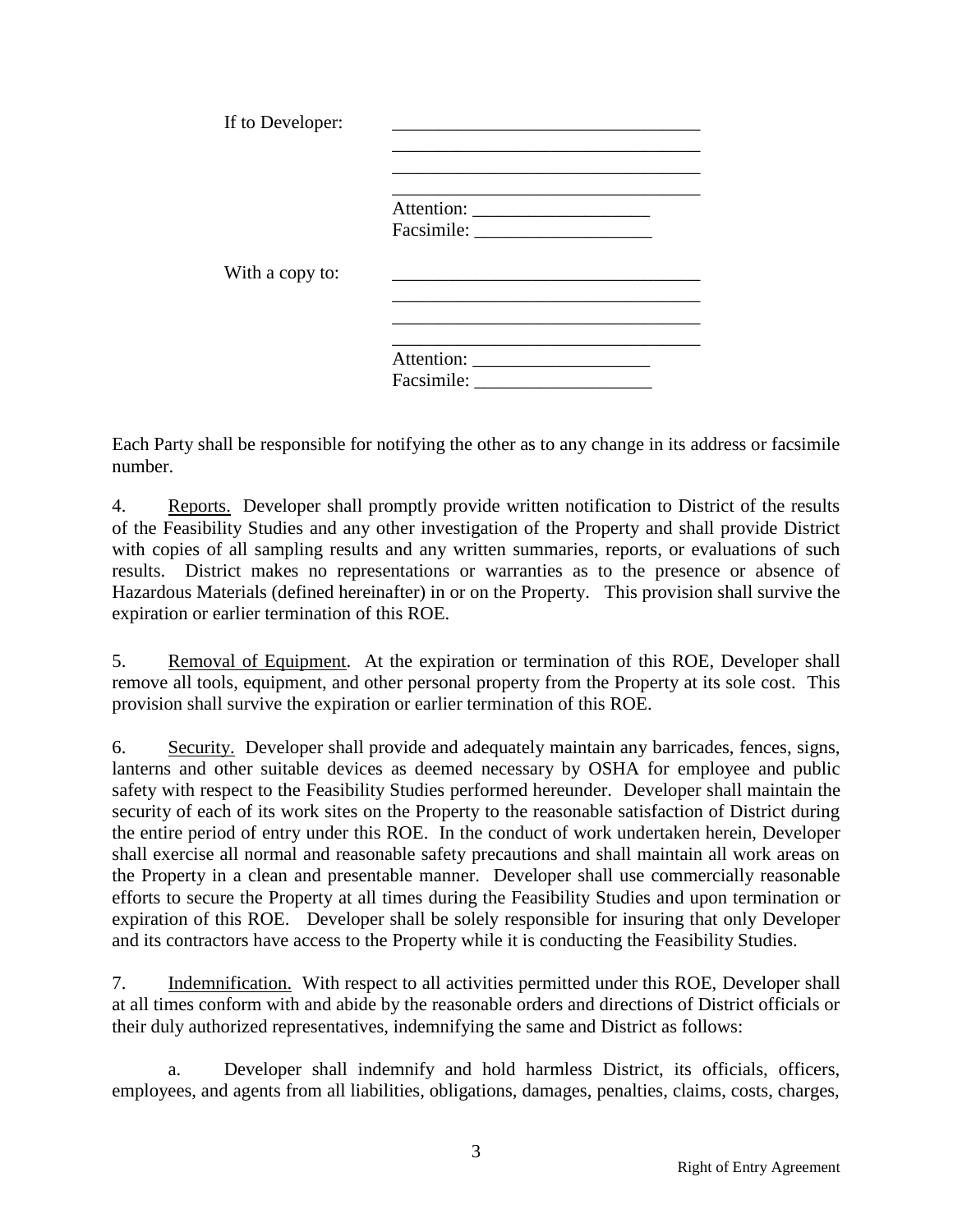and expenses (including reasonable attorney's fees), of whatsoever kind and nature for injury, including personal injury or death of any person or persons, and for loss or damage to any property caused by Developer occurring in connection with, or in any way arising out of the use, occupancy, and performance of the work permitted by this ROE; provided, however, the foregoing indemnity shall exclude any claims or liabilities caused by the gross negligence or willful misconduct of District.

b. Developer shall indemnify and hold harmless District, its officials, officers, employees, and agents from all liabilities, remedial costs, environmental claims, fees, or other expense related to, arising from, or attributable to, any Hazardous Materials introduced by Developer (including effluent discharged on the Property) or as a result of Developer's activities on the Property; provided, however, the foregoing indemnity shall exclude any claims or liabilities caused by the gross negligence or willful misconduct of District.

c. Developer expressly indemnifies and shall defend District against any claims by contractors or subcontractors who perform any activity on the Property; provided, however, the foregoing indemnity shall exclude any claims or liabilities caused by the gross negligence or willful misconduct of the District. This ROE shall not be construed as granting Developer or any contractor of Developer the right to place any lien, mechanic's lien, or any charge on the Property.

d. If any action or proceeding as described in this Paragraph 7 is brought against District, its officials, officers, or employees, the Office of the Attorney General for the District of Columbia ("**OAG**") in accordance with D.C. Official Code § 1-301.111, shall take all legal action required to defend the District against such action and Developer shall promptly reimburse District for all liabilities, obligations, penalties, claims, litigation, demands, defenses, costs, judgments, suits, proceedings, damages, disbursements or expenses of any kind (including attorneys' and experts' fees and expenses and fees and expenses incurred by District in investigating, defending, or prosecuting any litigation, claim, or proceeding) that may at any time be imposed upon, incurred by, or asserted or awarded against District or any of them in connection with or arising from or out of this ROE; provided, however, the foregoing indemnity shall exclude any claims or liabilities cause by the gross negligence or willful conduct of the District. Attorneys' fees incurred by OAG shall be calculated based upon an equivalent amount that a private firm of comparable size to the OAG would have been charged for such representation based on the number of hours the OAG employees participated in such litigation or other action.

e. The obligations contained in this Paragraph 7 shall survive expiration or the earlier termination of this ROE.

8. Insurance. During the term of this ROE and any extensions, at any time when Developer enters upon the Property, Developer or its contractor(s) or subcontractor(s), shall provide the following types of insurance and comply with the following requirements:

a. Contractor's Commercial General Liability Insurance. A Comprehensive Commercial General Liability Insurance policy issued to and covering the liability for all work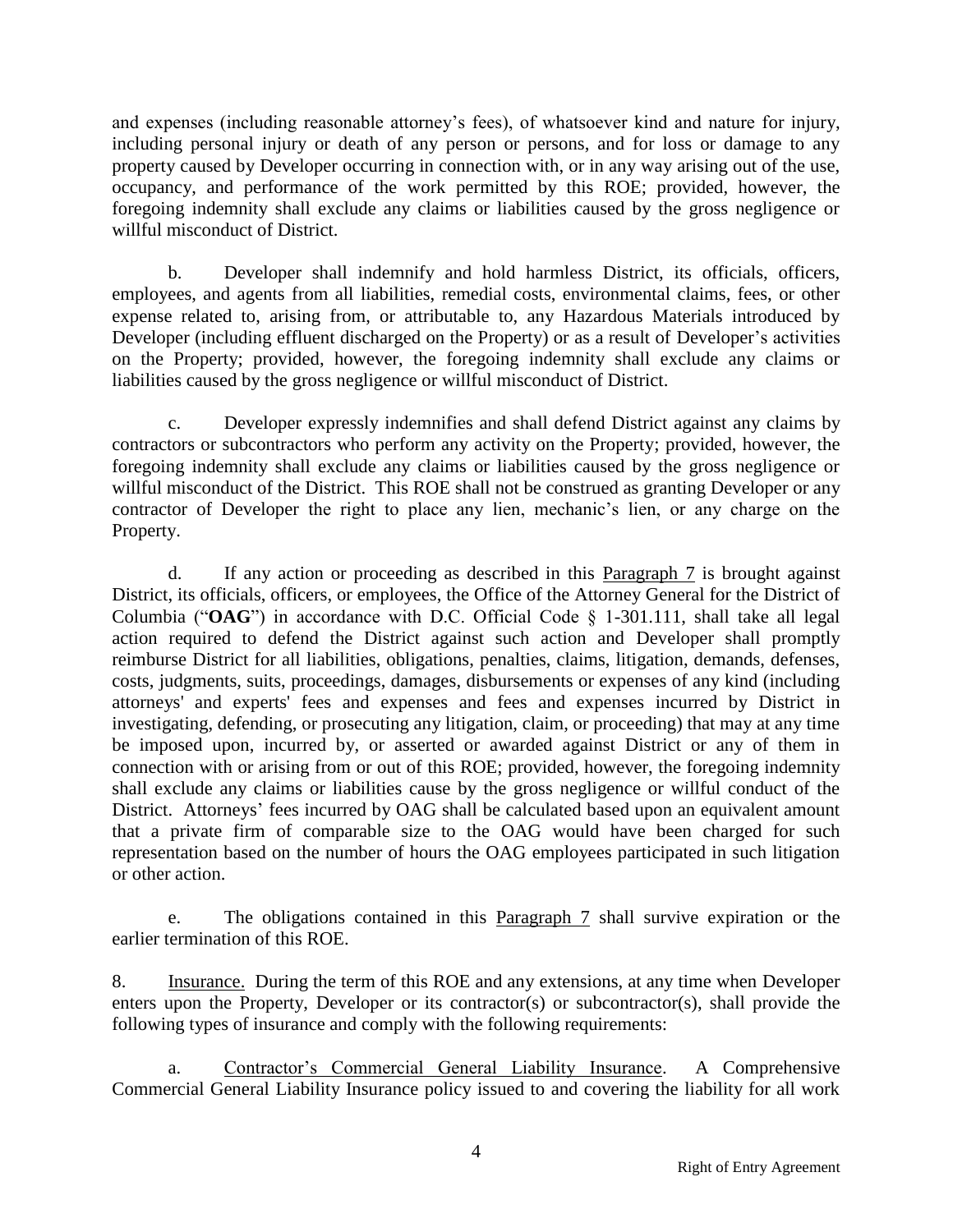and operations under or in connection with this ROE and all obligations assumed by Developer under this ROE. Coverage shall include Completed Operations and Contractual Liability Insurance and Explosion, Collapse, and Underground Coverage. The coverage under such an insurance policy or policies shall have not less than the following limits:

> Bodily Injury and Property Damage Liability Three Million Dollars (\$3,000,000) Combined Single Limit Each Occurrence

District shall be named as an additional insured under the coverage for Commercial General Liability with respect to all activities under this ROE.

b. Contractor's Pollution Legal Liability Insurance. Contractor's Pollution Legal Liability Insurance Policy covering Developer's liability during activities on the Property, if any, for the process of removal, storage, transport, and disposal of demolition debris or hazardous waste and contaminated soil. The policy shall include such coverage for bodily injury, personal injury, loss of, damage to, or loss of use of property, directly or indirectly arising out of the discharge, dispersal, release or escape of smoke, vapors, soot, fumes, acids, alkalis, toxic chemicals, liquid or gas, waste materials, or other irritants, contaminants, or pollutants into or upon the land, the atmosphere, or any water course or body of water, whether it be gradual or sudden and accidental. District shall be named as an additional insured.

c. Worker's Compensation. A policy complying with the requirements of the applicable District of Columbia laws and, if applicable, to the U.S. Longshoremen Harbor Workers' Act, Jones Act or Admiralty laws and the Federal Employers' Liability Act. The policy shall have not less the following limits:

| Worker's Compensation:  | Statutory |
|-------------------------|-----------|
| Employers' Liability:   |           |
| Each Accident           | \$500,000 |
| Disease - Policy Limit  | \$500,000 |
| Disease - Each Employee | \$500,000 |

d. Insurance Companies. Insurance companies providing the aforesaid coverages shall be rated by A.M. Best or a comparable rating company and carry at least an "A" rating. All insurance shall be procured from insurance companies licensed and authorized to do business in the District of Columbia.

e. Changes in Insurance Coverage. The requisite insurance policies shall not be canceled, terminated, or modified (except to increase the amount of coverage) without thirty (30) days' prior written notice from Developer to District. If the required insurance policies should be canceled, terminated, or modified so that the insurance is not in full force and effect, then District shall have the right to terminate this ROE immediately, without prior notice or right to cure by Developer.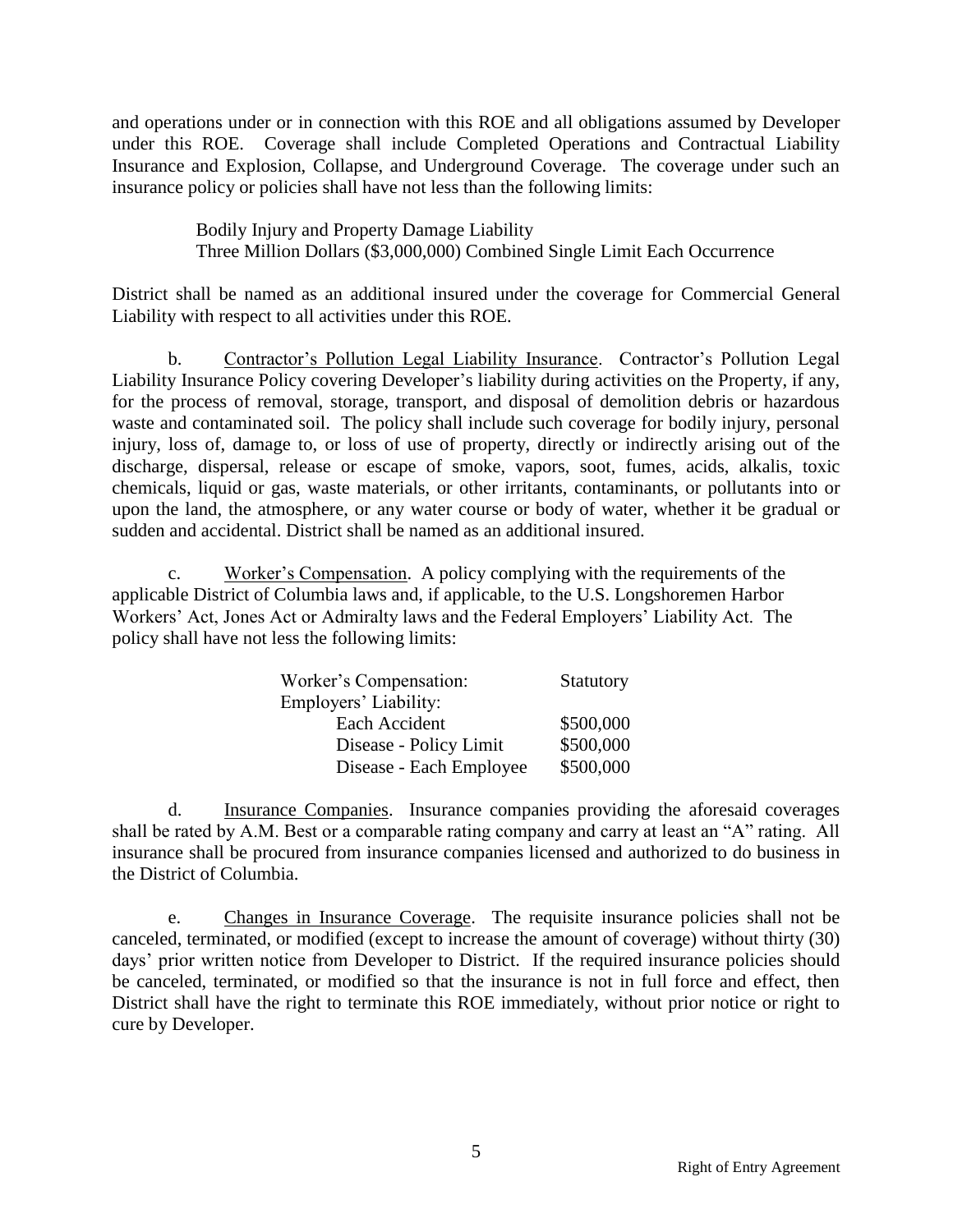f. Evidence of Insurance. Evidence of the requisite insurance policies in the form of certificates of insurance shall be submitted to District prior to Developer's entry onto the Property and from time to time at District's request.

9. Liability. Without prejudice to any other rights District may have, Developer is responsible, in accordance with applicable laws, for the acts and omissions of its Agents that cause injuries to persons or damages to Property, including any claims arising from such injuries or damages, caused by or arising from the activities permitted under this ROE. District shall have no liability for the actions or negligence of Developer or its Agents. Neither the grant of this ROE, nor any provision thereof, shall impose upon District any new or additional duty or liability or enlarge any existing duty or liability of District.

10. Licenses/Permits. Developer is solely responsible for obtaining any necessary licenses and permits for the work permitted under this ROE, including transportation and disposal of materials. The spoil (soil and water), if any, produced by Developer shall be stored, and disposed of, in strict compliance with local and federal laws. Prior to the removal of any nonhazardous materials and debris from the Property, Developer shall provide District written notice of the location to which the materials and debris are to be disposed.

11. Utilities. Developer shall be solely responsible for coordinating with the utility companies and for any utility costs incurred in connection with any activity performed by Developer and its Agents on the Property. Developer shall be solely responsible for the proper containment and removal of all utility lines on or near the Property. Developer shall defend and hold harmless District against any claims by any utility company resulting from Developer's direct or indirect activities on the Property.

12. Hazardous Materials. Developer shall immediately notify District if it discovers Hazardous Materials or waste on the Property. Within ten (10) days of the disposal of any Hazardous Materials, Developer shall provide District written evidence and/or receipts confirming the proper disposal of all hazardous materials removed from the Property. For purposes of this ROE, "**Hazardous Materials**" means (a) asbestos and any asbestos containing material and any substance that is then defined or listed in, or otherwise classified pursuant to, any Environmental Law or any other applicable law as a "hazardous substance," "hazardous material," "hazardous waste," "infectious waste," "toxic substance," "toxic pollutant" or any other formulation intended to define, list or classify substances by reason of deleterious properties such as ignitability, corrosivity, reactivity, carcinogenicity, toxicity, reproductive toxicity or Toxicity Characteristic Leaching Procedure (TCLP) toxicity; (b) any petroleum and drilling fluids, produced waters and other wastes associated with the exploration, development or production of crude oil, natural gas or geothermal resources; and (c) any petroleum product, polychlorinated biphenyls, urea formaldehyde, radon gas, radioactive material (including any source, special nuclear or by-product material), medical waste, chlorofluorocarbon, lead or lead-based product and any other substance the presence of which could be detrimental to the Property or hazardous to health or the environment. "**Environmental Law**" means any present and future law and any amendments (whether common law, statute, rule, order, regulation or otherwise), permits and other requirements or guidelines of governmental authorities applicable to the Property and relating to the environment and environmental conditions or to any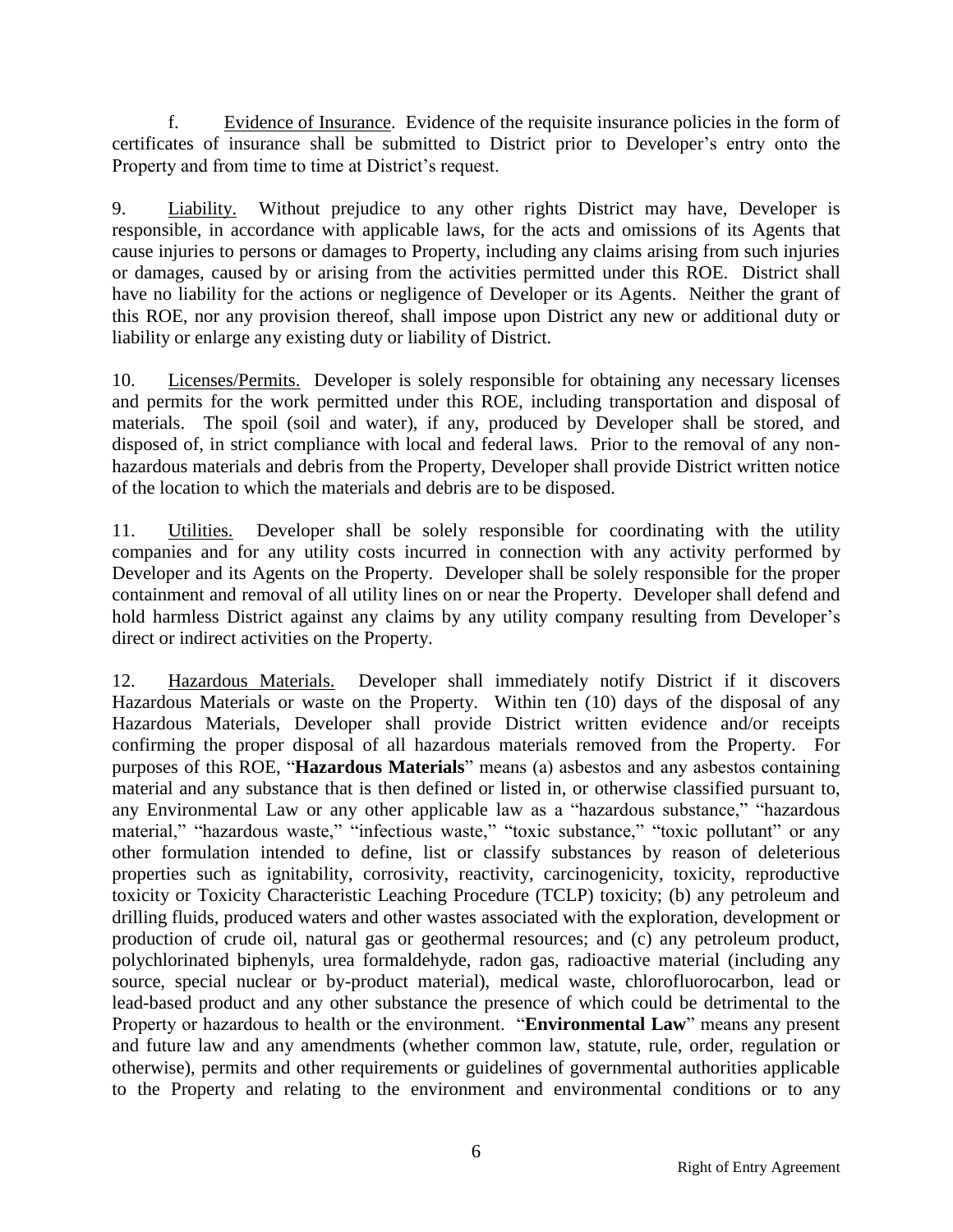Hazardous Material (including, without limitation, CERCLA, 42 U.S.C. § 9601 et seq.; the Resource Conservation and Recovery Act of 1976, 42 U.S.C. § 6901 et seq.; the Hazardous Materials Transportation Act, 49 U.S.C. § 1801 et seq.; the Federal Water Pollution Control Act, 33 U.S.C. § 1251 et seq.; the Clean Air Act, 42 U.S.C. § 7401 et seq.; the Toxic Substances Control Act, 15 U.S.C. § 2601 et seq.; the Safe Drinking Water Act, 42 U.S.C. § 300f et seq.; the Emergency Planning and Community Right-To-Know Act, 42 U.S.C. § 1101 et seq.; the Occupational Safety and Health Act, 29 U.S.C. § 651 et seq.; and any so-called "Super Fund" or "Super Lien" law, any law requiring the filing of reports and notices relating to hazardous substances, environmental laws administered by the Environmental Protection Agency and any similar state and local Laws, all amendments thereto and all regulations, orders, decisions and decrees now or hereafter promulgated thereunder concerning the environment, industrial hygiene or public health or safety).

13. Not a Contract for Services. This ROE is not intended, nor shall it be deemed or construed, as a contract for services or to bind District to convey the Property to Developer. Nothing contained in this ROE and no future action or inaction by District shall be deemed or construed to mean that District has contracted with Developer to perform any activity on the Property, including, but not limited to, the permitted use pursuant to the ROE. Developer expressly acknowledges that District is prohibited by law from entering into contracts for services without following the procedures set forth in the Procurement Practices Act, D.C. Official Code §§ 2-301.01 (2007 Repl.) et seq., and all financial obligations of District or any subsequent agreement entered into by the parties are and shall remain subject to the provisions of (i) the federal Anti-Deficiency Act, 31 U.S.C. §§ 1341, 1342, 1349, 1350, and 1351; (ii) the D.C. Official Code § 47-105; (iii) the District of Columbia Anti-Deficiency Act, D.C. Official Code §§ 47-355.01 et seq., as the foregoing statutes may be amended from time to time; and (iv) § 446 of the District of Columbia Home Rule Act. Under no circumstance shall Developer be entitled to reimbursement for any activities permitted by this ROE on the Property.

14. Compliance With Applicable Laws. Developer shall comply with all applicable federal, state and District of Columbia laws, and existing regulations promulgated thereunder in its use and activities permitted pursuant to the ROE, including all such laws and regulations governing the testing and investigation of asbestos, lead and other Hazardous Materials.

15. No Waiver. Nothing in this ROE shall be deemed to waive any rights of any kind that District now has, or may hereinafter have, to assert any claim against Developer or any other person or entity, including, without limitation, claims with respect to any and all past events or entry on the Property and activities of Developer or of any person or entity.

16. No Right, Title, or Interest. Nothing contained in this ROE and no action or inaction by District shall be deemed or construed to mean that District has granted Developer any right, power, or permission to do any act or make any agreement that may create, give rise to, or be the foundation for any right, title, interest, lien, or charge to the Property, including, but not limited to, the grant of a license or easement in the Property.

17. Applicable Law and Binding Nature. This ROE shall be construed under the laws of the District of Columbia without reference to conflicts of laws principles. This ROE shall be binding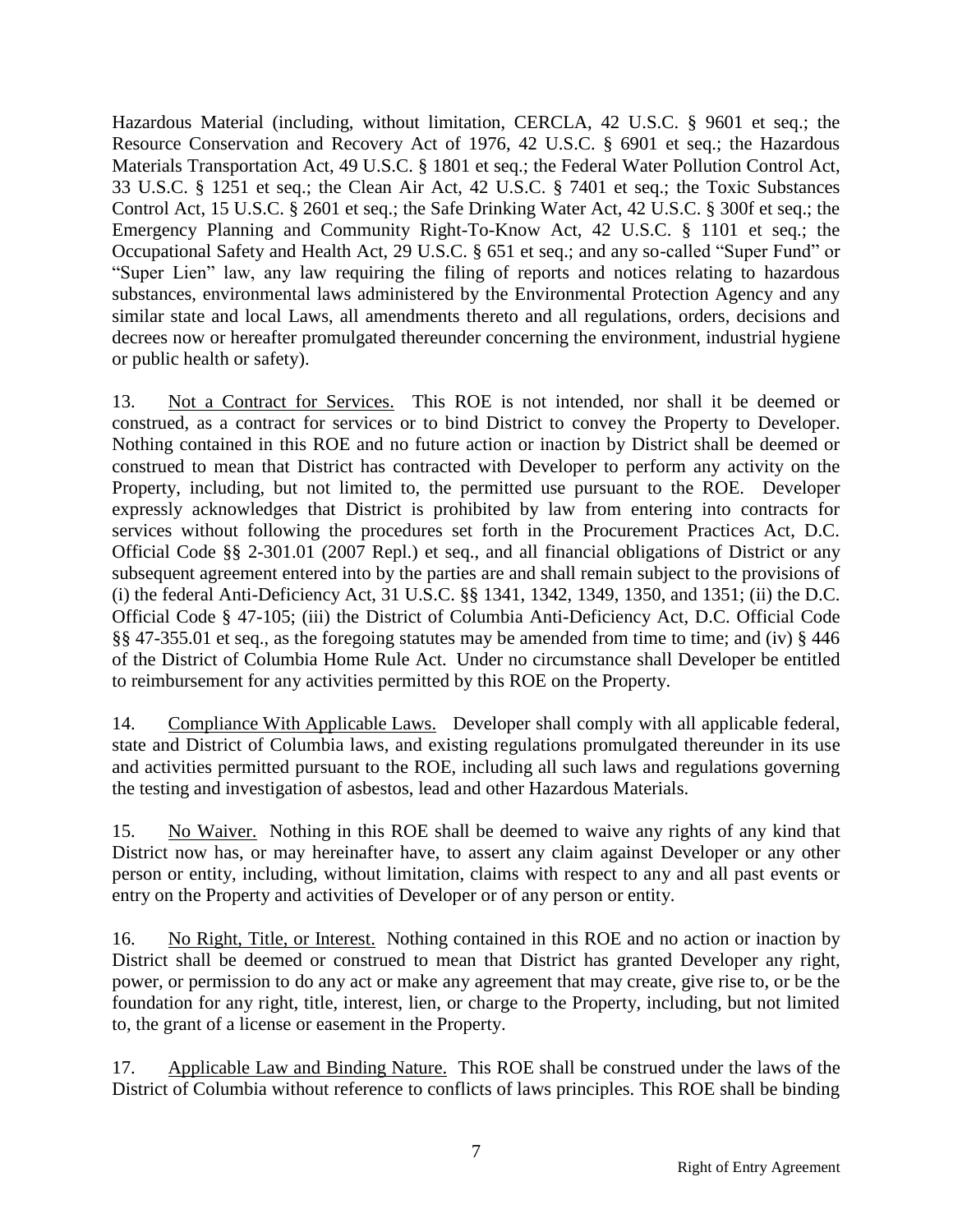upon the heirs, personal representatives, successors, grantees, and assigns of the respective parties hereto.

a. Developer and District, their respective successors and assigns, each waives trial by jury in any action, proceeding, claim, or counterclaim brought in connection with any matter arising out of or in any way connected with this ROE, the relationship of District and Developer hereunder, Developer's entry on the Property, and/or any claim of injury or damage.

b. Developer and District each waives any objection to the venue of any action filed in any court situated in the jurisdiction in which the Property is located, and waives any right, claim, or power, under the doctrine of *forum non conveniens* or otherwise, to transfer any such action to any other court.

18. Entire Agreement. This ROE constitutes the entire agreement between the parties with respect to the subject matter hereof and shall not be modified or amended in any manner except by an instrument in writing executed by the parties as an amendment to this ROE.

19. Counterparts. This ROE may be executed in counterparts, each separately and together constituting one and the same document. Execution and delivery of this ROE by facsimile shall be sufficient for all purposes.

[*SIGNATURES ON FOLLOWING PAGE*]